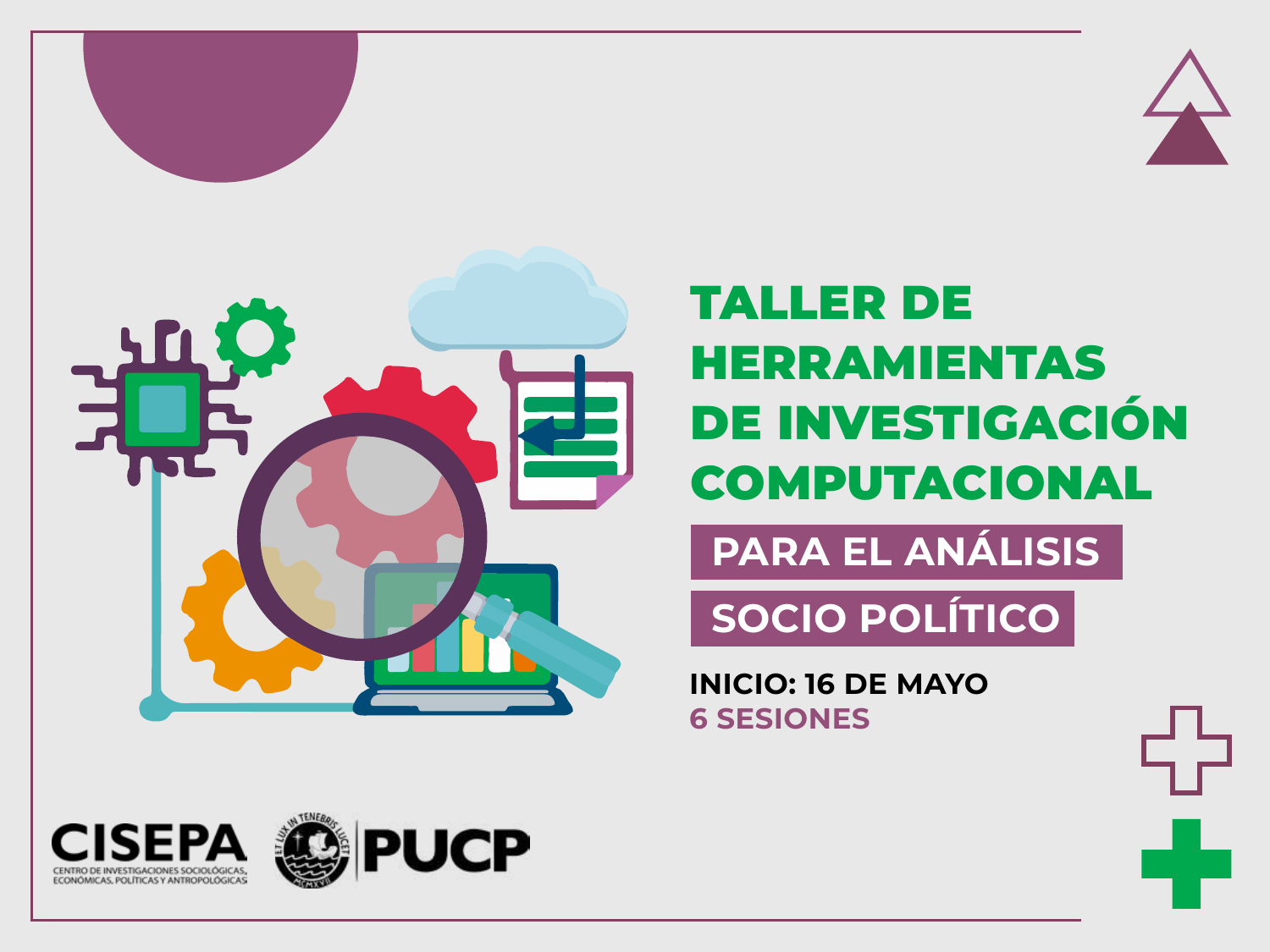



EL CISEPA FUE FUNDADO EN 1966, CON LA MISIÓN DE DESARROLLAR, PROMOVER Y DIFUNDIR INVESTIGACIÓN ACADÉMICA Y CIENTÍFICA DISCIPLINAR E INTERDISCIPLINAR EN CIENCIAS SOCIALES Y ECONOMÍA, PARA CONTRIBUIR AL CONOCIMIENTO DE LA REALIDAD NACIONAL Y A FORMULAR RESPUESTAS ADECUADAS A SUS PRINCIPALES RETOS. TRABAJA DE MANERA INTEGRAL PARA FORTALECER UNA COMUNIDAD ACADÉMICA QUE INVESTIGA, DIALOGA, CONSTRUYE CAPACIDADES Y DIFUNDE SU TRABAJO NACIONAL E INTERNACIONALMENTE.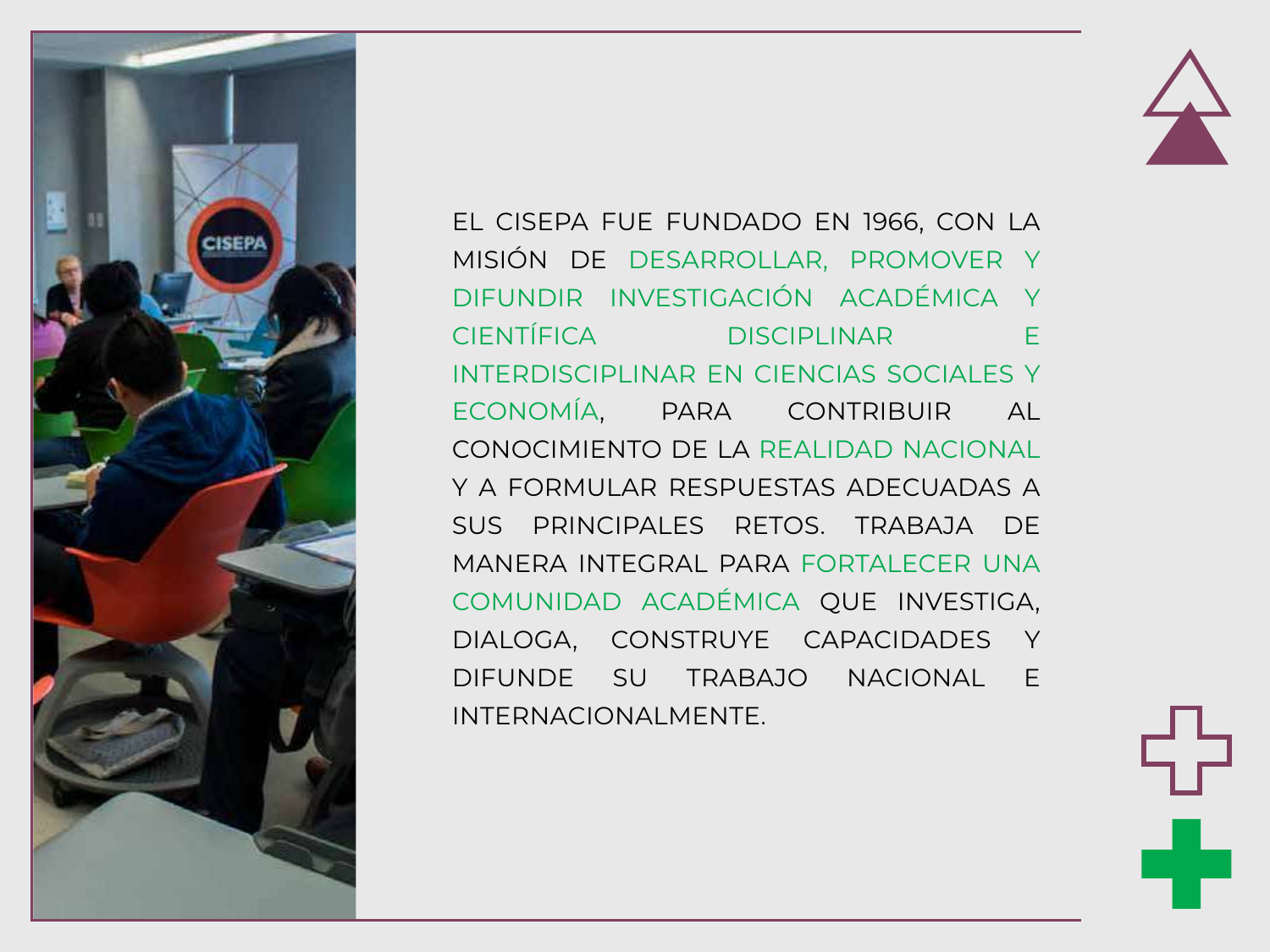



ESTE CURSO ES OFRECIDO BAJO LA **MODALIDAD VIRTUAL**, POR ELLO ES IMPORTANTE QUE REVISE EL SIGUIENTE ENLACE PARA CONOCER LAS INDICACIONES:

www.pucp.edu.pe/AWaKmF

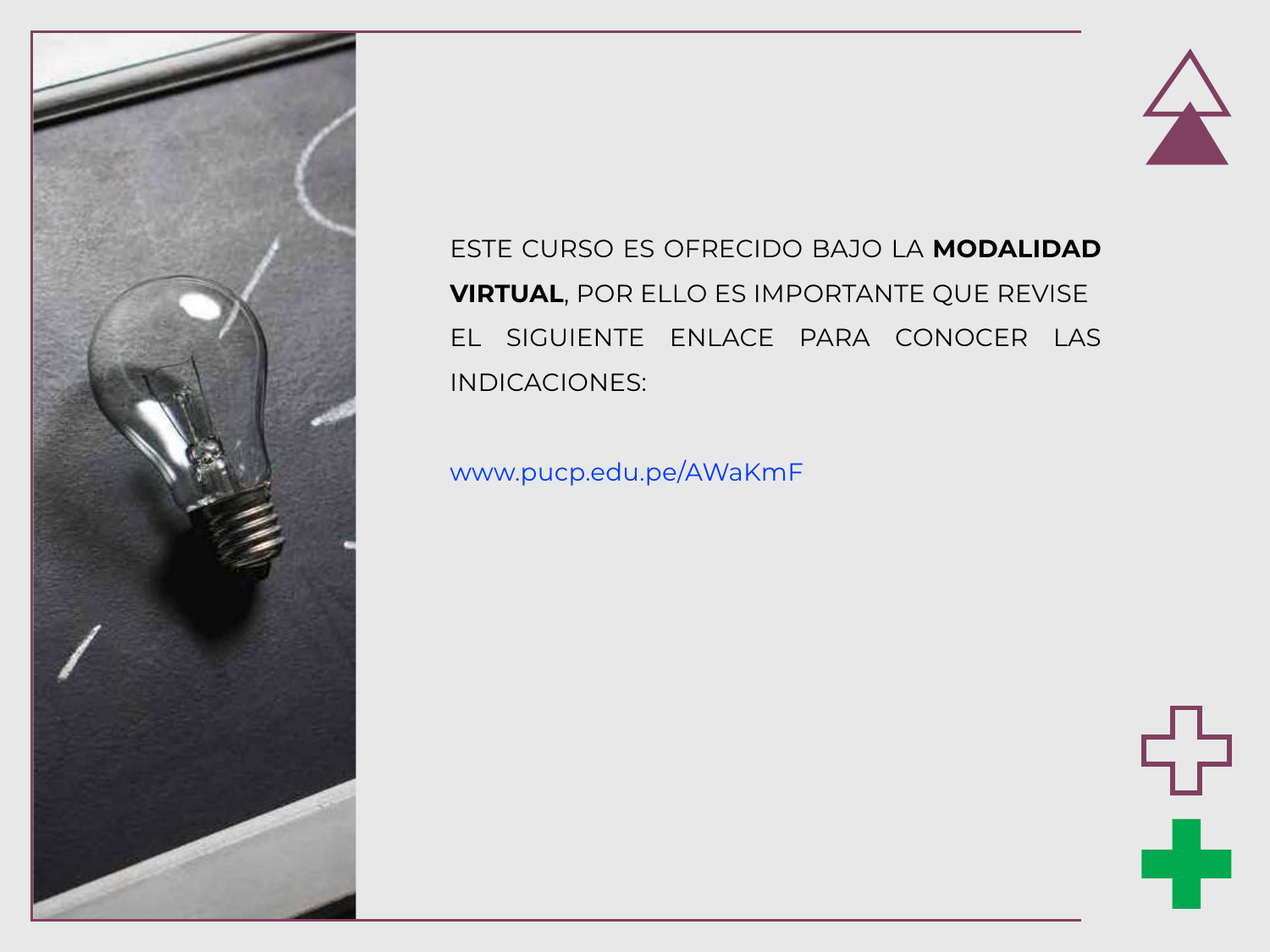



#### **VIDEOCONFERENCIAS PRESENCIALES**

#### TAREAS APLICATIVAS PARA FORTALECER CONCEPTOS

#### 1 DOCENTE

# CERTIFICACIÓN A NOMBRE DEL CISEPA Y LA PUCP POR

#### 20 HORAS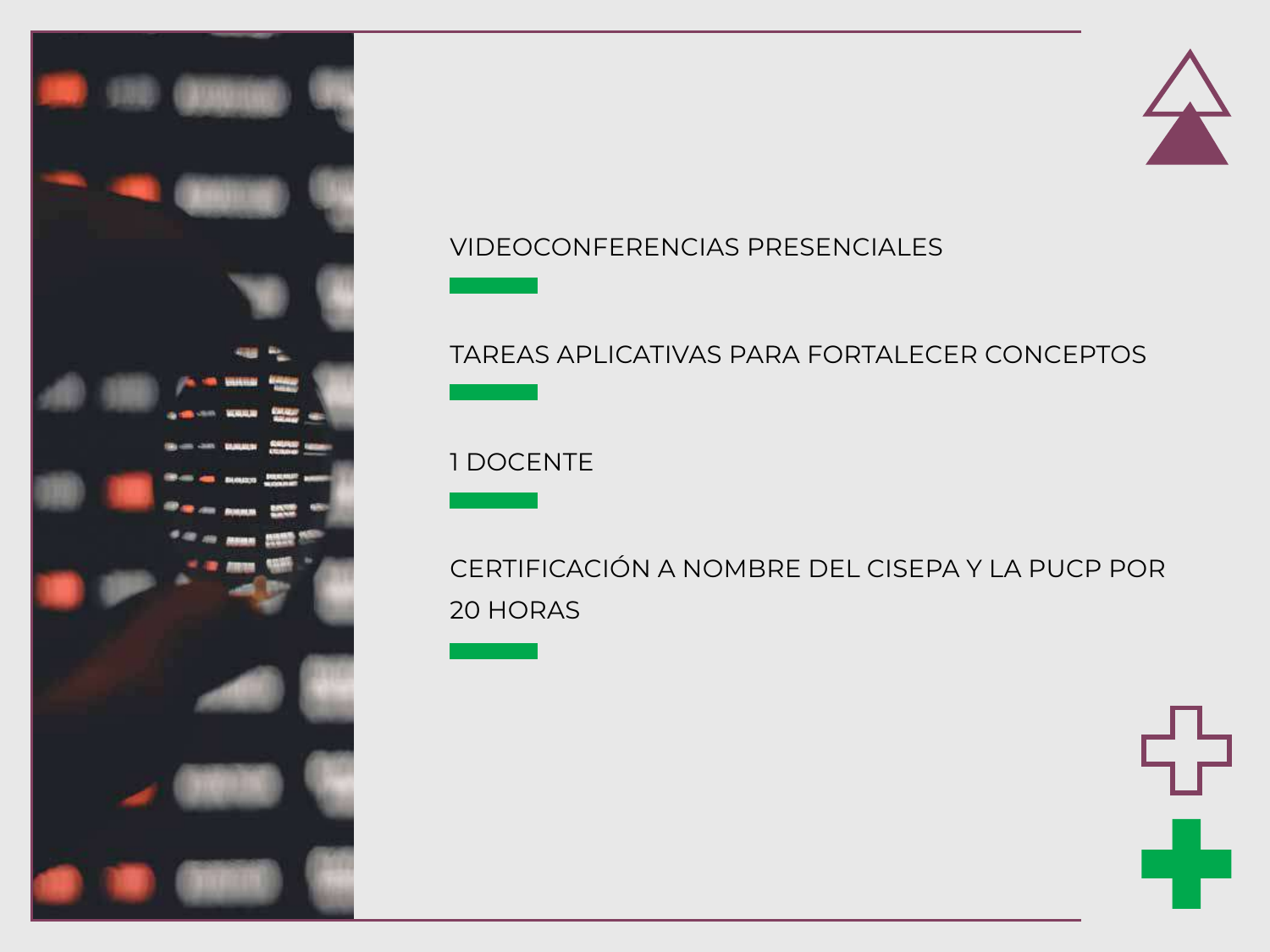

## **COSTO E INSCRIPCIÓN**



**TARIFA ESPECIAL POR PRONTO PAGO HASTA EL 02 DE MAYO**

ESTUDIANTE DE PREGRADO (S/ 250) COMUNIDAD PUCP (S/ 280) PÚBLICO GENERAL (S/ 310)

#### **TARIFA REGULAR A PARTIR DEL 03 DE MAYO**

ESTUDIANTE DE PREGRADO (S/ 270) COMUNIDAD PUCP (S/ 300) PÚBLICO GENERAL (S/ 340)

#### **TARIFA CORPORATIVA A PARTIR DE 3 PERSONAS** (S/ 300)

## **VACANTES**

40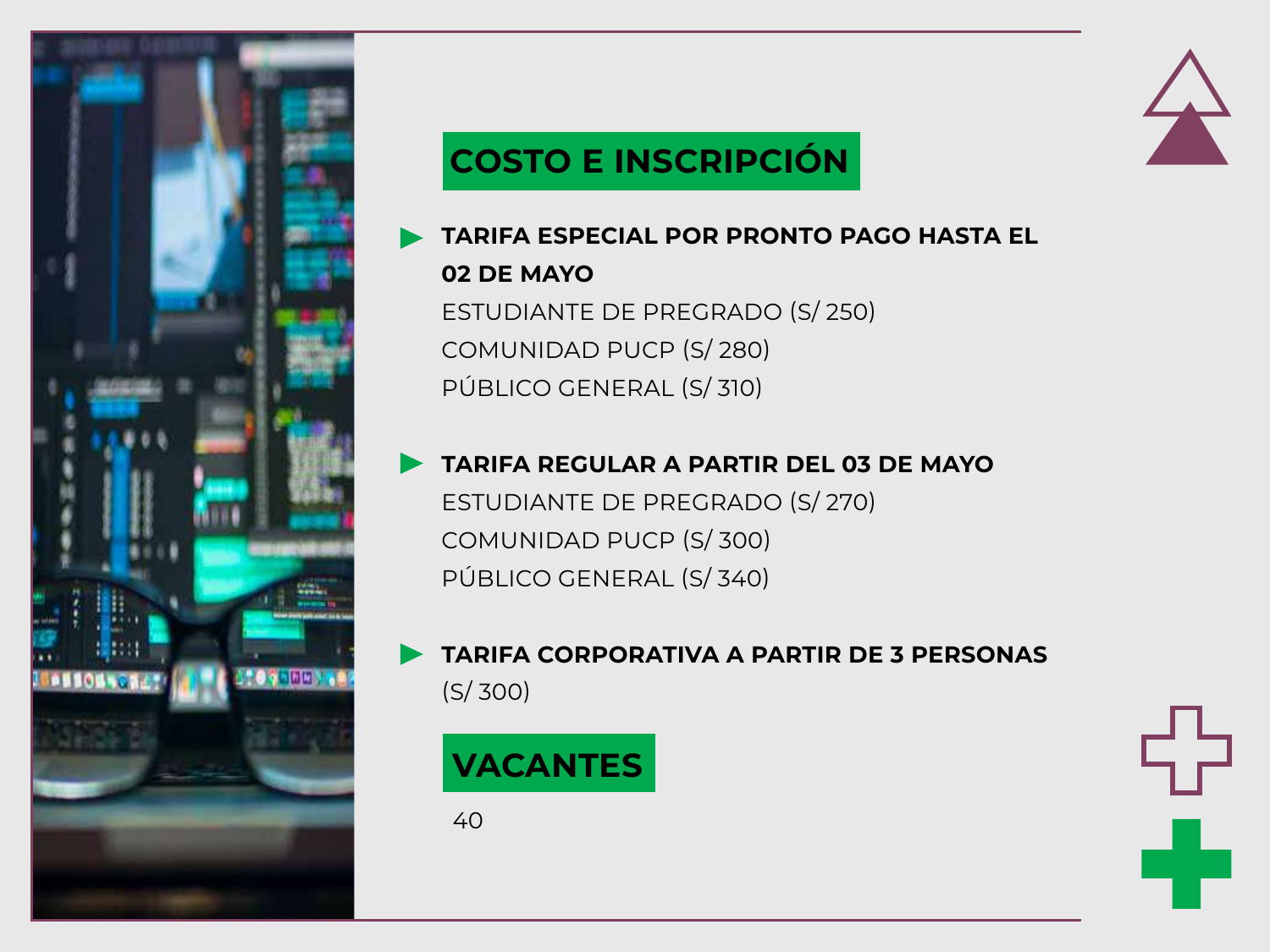

### **DESCRIPCIÓN DEL TALLER**



DIRIGIDO A ESTUDIANTES, PROFESIONALES E INVESTIGADORES DE CC.SS, ECONOMÍA, PSICOLOGÍA, ADMINISTRACIÓN, EDUCACIÓN, GESTIÓN PÚBLICA, MARKETING Y OTRAS DISCIPLINAS AFINES. TIENE COMO OBJETIVO LOGRAR QUE LOS PARTICIPANTES COMPRENDAN Y APLIQUEN HERRAMIENTAS COMPUTACIONALES HACIENDO USO DE PAQUETES COMPUTACIONALES COMO EL SPSS, R, GEODA, QGIS Y GEPHI PARA ANALIZAR LA INFORMACIÓN SOCIAL Y POLÍTICA. LAS SESIONES DE CLASE SE REALIZARÁN A TRAVÉS DE PAIDEIA COMO AULA VIRTUAL Y ZOOM COMO APLICATIVO DE VIDEOCONFERENCIA. SE HARÁ USO DE PRESENTACIONES EN OVERLEAF, POWER POINT Y PREZI. SE REALIZARÁN EJEMPLOS Y EJERCICIOS CON BASES DE DATOS LIBRES. ASÍ TAMBIÉN, SE HARÁ USO DE VIDEOS TUTORIALES, MANUALES Y LIBROS ESPECIALIZADOS. EL CURSO SE ESTRUCTURA SEGÚN NIVEL DE DIFICULTAD Y SEGÚN LA TIPOLOGÍA DE INVESTIGACIONES EN LAS QUE SE NECESITA HACER USO DE LAS HERRAMIENTAS COMPUTACIONALES PARA RESPONDER PREGUNTAS Y PROBAR HIPÓTESIS.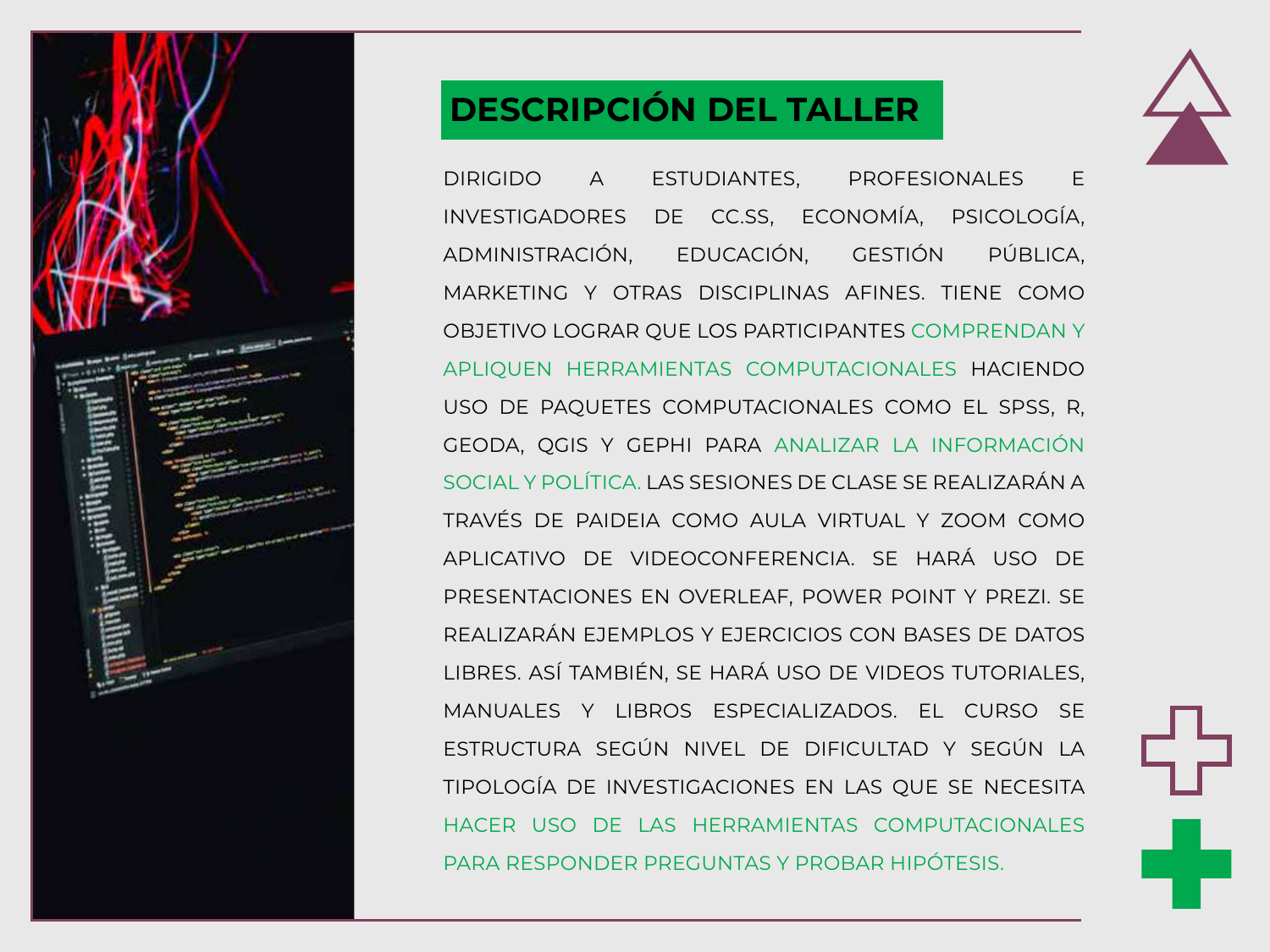ghcharts-crosshair<br>" Visiniii 2" visibility="hidde charts-series-group"<br>Charts-series-group" **Charts-exporting-group"**<br>**ext-anch** text-anchor="start" cl<br>>

text-anchor="middle" "></text> text-anchor="start" cl text> **Icharts-axis-labels hig** 

charts-axis-labels hig t-index="7">...</g> charts-axis-labels high

charts-axis-labels high  $-z$ -index="7"></g> tharts-range-selector-g

><br>:<mark>hart</mark>s-legend" data-z-i

<u>...iaator" data-</u>

## **CONTENIDO DEL TALLER**

- **SESIÓN 1**  16/05
	- ANÁLISIS E IMPUTACIÓN DE VALORES PERDIDOS EN SPSS Y R.
- **SESIÓN 2**  18/05
	- ANÁLISIS FACTORIAL CONFIRMATORIO EN R.
- **SESIÓN 3**  20/05
	- CREACIÓN DE MAPAS DE COROPLETAS EN QGIS.
- **SESIÓN 4**  23/05
	- ANÁLISIS ESTADÍSTICO ESPACIAL EN GEODA.
- **SESIÓN 5**  25/05
	- ANÁLISIS DE REDES SOCIALES 1 EN GEPHI.
- **SESIÓN 6 27/05** 
	- ANÁLISIS DE REDES SOCIALES 2 EN R.



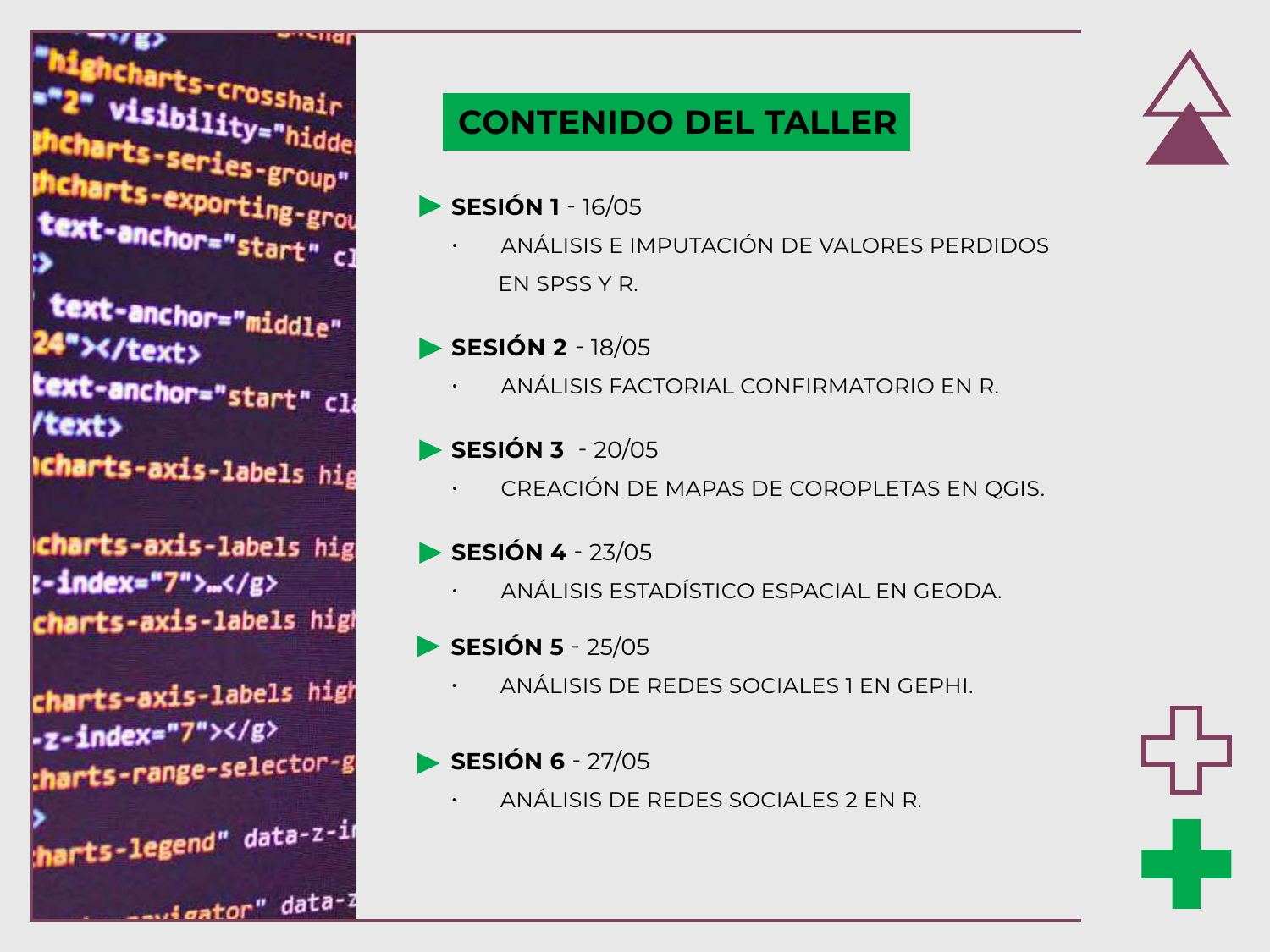

## **DOCENTE**



NOAM LÓPEZ VILLANES, DOCTORANDO EN CIENCIA POLÍTICA Y GOBIERNO POR LA PONTIFICIA UNIVERSIDAD CATÓLICA DEL PERÚ. MAESTRO EN CIENCIAS CON MENCIÓN EN PROYECTOS DE INVERSIÓN EN LA UNIVERSIDAD NACIONAL DE INGENIERÍA. LICENCIADO EN CIENCIA POLÍTICA Y GOBIERNO POR LA PUCP.

ES INVESTIGADOR PRINCIPAL Y ASESOR DE DIRECCIÓN DEL INSTITUTO DE ANALÍTICA SOCIAL E INTELIGENCIA ESTRATÉGICA (PULSO) DE LA PUCP. ES JEFE DE LA OFICINA DE ANÁLISIS ESTRATÉGICO CONTRA LA CRIMINALIDAD (OFAEC) DEL MINISTERIO PÚBLICO.

ES PROFESOR EN LA ESCUELA DE GOBIERNO Y POLÍTICAS PÚBLICAS DE LA PUCP Y DE LAS ESPECIALIDADES DE CIENCIA POLÍTICA EN LA UNMSM Y LA UPC. ES INVESTIGADOR DEL GRUPO INTERDISCIPLINARIO DE PROSPECTIVA PARA POLÍTICAS PÚBLICAS DE LA PUCP.

HA SIDO DIRECTOR DE GESTIÓN DEL CONOCIMIENTO PARA LA SEGURIDAD DEL MINISTERIO DEL INTERIOR, ASESOR DE LA GERENCIA GENERAL DEL MINISTERIO PÚBLICO E INVESTIGADOR ESPECIALISTA EN OTROS ORGANISMOS DEL ESTADO PERUANO.